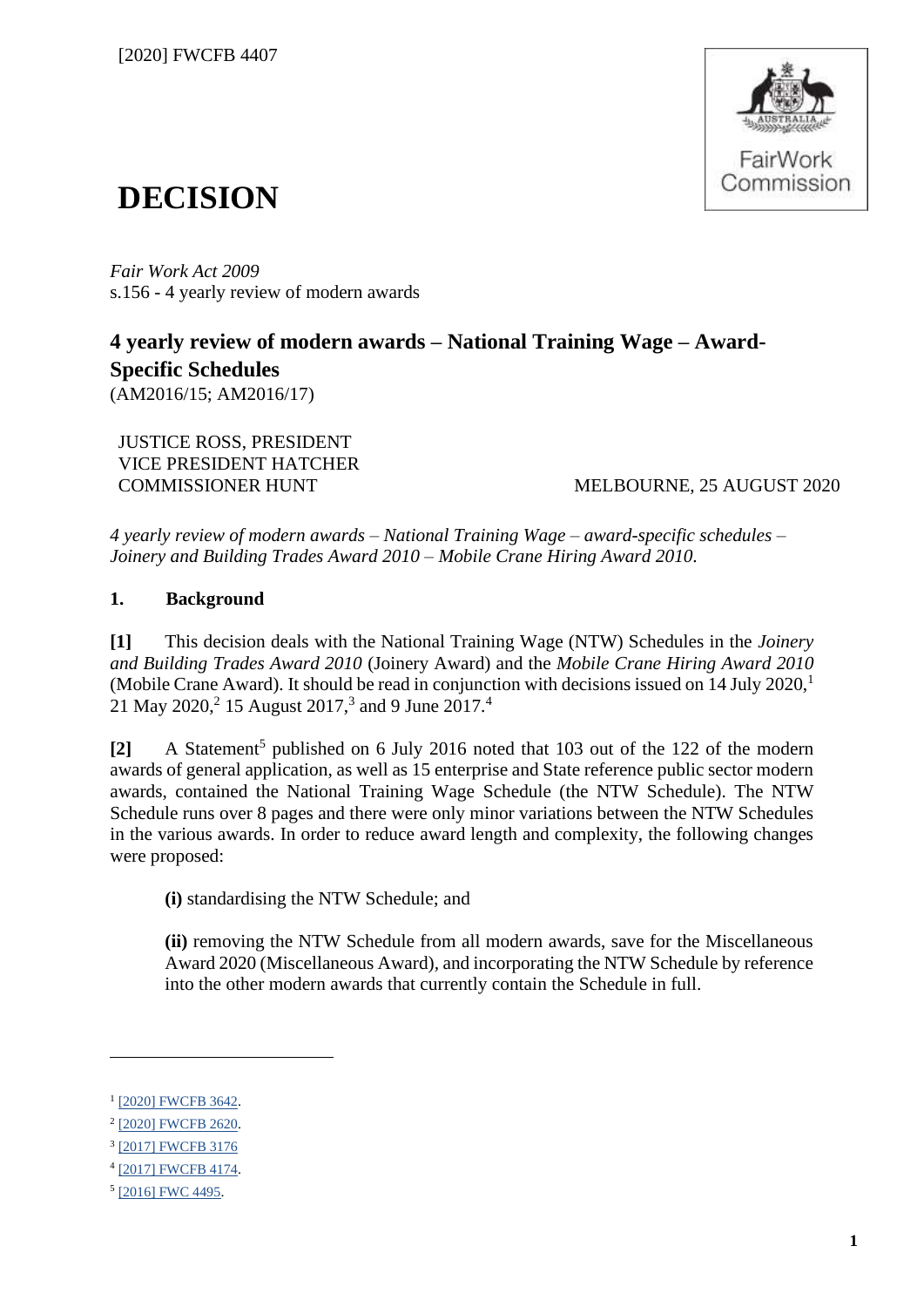**[3]** In response to the July 2016 Statement, the AMWU and CFMMEU proposed that the NTW Schedule should be relevant and appropriate to the work covered by the particular award. Among the awards the AMWU and CFMMEU identified as requiring a NTW Schedule, albeit in a modified form, were the Joinery Award and the Mobile Crane Award.

[4] In a Statement<sup>6</sup> published on 23 February 2017, we expressed the *provisional* view that:

'where parties have requested that the NTW schedule be tailored to a particular modern award that this should occur. A tailored version of the NTW schedule will be inserted in the awards listed above adopting the proposed plain language provisions where appropriate. Parties with an interest in those awards should file submissions setting out how the draft schedules should be tailored.'<sup>7</sup>

[5] In our decision<sup>8</sup> of 9 June 2017 we confirmed that award-specific NTW schedules would be maintained in 9 modern awards (including the Joinery Award and the Mobile Crane Award).<sup>9</sup>

[6] In a decision<sup>10</sup> of 15 August 2017 we finalised the standardised NTW Schedule and the Miscellaneous Award NTW Schedule was varied<sup>11</sup> in September 2017.

**[7]** Draft award-specific NTW Schedules were annexed to a Statement of 28 August 2017.<sup>12</sup> Interested parties were invited to file submissions in relation to the draft award-specific NTW Schedules.<sup>13</sup>

**[8]** In a Decision<sup>14</sup> published on 14 July 2020 (the July 2020 Decision) we summarised the submissions advanced by the parties to this proceeding and decided that the most efficient way of dealing with the outstanding issues was by holding a short oral hearing. Marked up versions of the current NTW Schedules in each award, showing the variations sought by the CFMMEU, were set out at Attachments and 1 and 2 to the July 2020 Decision.

**[9]** A hearing subsequently took place on 5 August 2020. The following parties were represented at the hearing:

- Ai Group;
- CFMMEU;
- HIA; and
- MBA.

**[10]** The transcript of the hearing is available [here.](https://www.fwc.gov.au/sites/awardsmodernfouryr/050820-am201617-15.htm)

<sup>9</sup> Ibid at [3]

<sup>6</sup> [\[2017\] FWCFB 1095](https://www.fwc.gov.au/documents/decisionssigned/html/2017fwcfb1095.htm)

<sup>7</sup> Ibid at [8]

<sup>8</sup> [2017] FWCFB 3176

<sup>10</sup> [\[2017\] FWCFB 4174.](https://www.fwc.gov.au/documents/decisionssigned/html/2017fwcfb4174.htm)

<sup>11</sup> [PR596939.](https://www.fwc.gov.au/documents/awardsandorders/html/pr596349.htm)

<sup>&</sup>lt;sup>12</sup> [\[2017\] FWCFB 4457.](https://www.fwc.gov.au/documents/decisionssigned/html/2017fwcfb4457.htm)

<sup>13</sup> [\[2017\] FWCFB 4174](https://www.fwc.gov.au/documents/decisionssigned/html/2017fwcfb4174.htm) at [69]; [\[2017\] FWCFB 4457](https://www.fwc.gov.au/documents/decisionssigned/html/2017fwcfb4457.htm) at [11] and [12].

<sup>14</sup> [2020] FWCFB 3642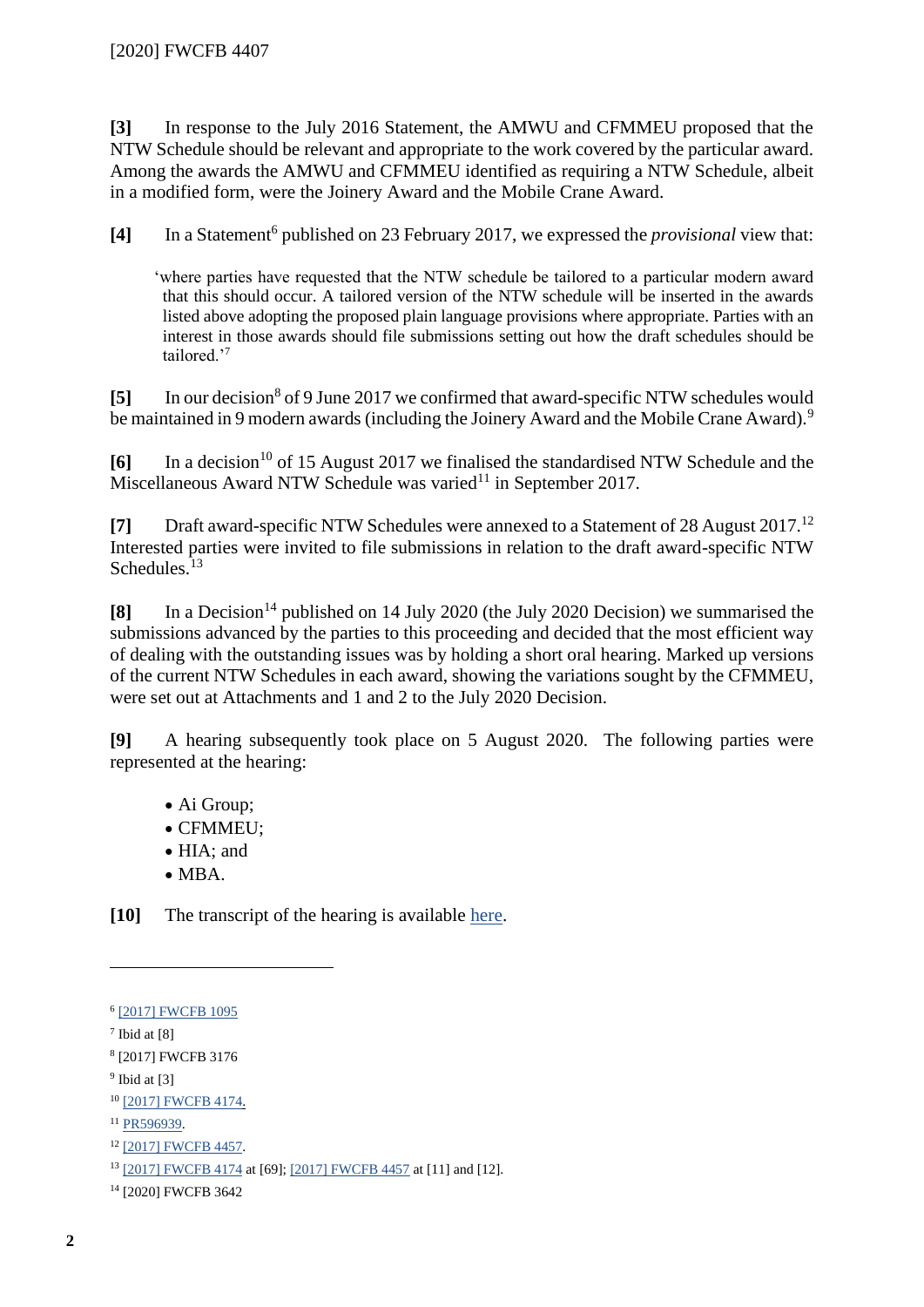**[11]** A further conference in respect of the Joinery Award was held on 20 August 2020. The transcript of the conference is available [here.](https://www.fwc.gov.au/documents/sites/awardsmodernfouryr/200820-am201617.htm)

### **2. Consideration**

**[12]** As we have mentioned, we have determined that the Joinery Award and the Mobile Crane Award should be varied to tailor the NTW Schedules to the circumstances pertaining to each particular award. The only issues remaining concern the content of the award-specific NTW Schedules. In essence the CFMMEU submitted that the NTW Schedules in the Joinery and Mobile Crane Awards should be varied, so they are award-specific, by deleting unnecessary references to wage rates and training packages that are not relevant or have no application.<sup>15</sup> It is submitted that many of the training packages referenced in the Schedules do not apply to the employers and employees covered by the awards and that those references and the applicable award rates should be removed.<sup>16</sup>

**[13]** It is convenient to deal first with the Mobile Crane Award.

# **2.1 Mobile Crane Award**

**[14]** Ai Group and the CFMMEU have an interest in the Mobile Crane Award.

**[15]** Prior to the hearing on 5 August 2020, Ai Group filed correspondence<sup>17</sup> proposing a number of amendments to the proposed NTW Schedule for the Mobile Crane Award set out at Attachment 1 to the July 2020 decision. The amendments proposed related to correcting crossreferencing and typographical errors and ensuring consistency of terminology. At the hearing on 5 August 2020 the CFMMEU did not oppose the amendments proposed by Ai Group in its correspondence of 5 August 2020. The CFMMEU also advised it did not oppose the definition of 'training package' proposed by Ai Group being inserted in the draft schedule.

**[16]** Parties were directed to confer and file a revised draft variation determination. On 10 August 2020 the CFMMEU filed a revised draft variation determination<sup>18</sup> which was agreed to by Ai Group. The revised draft variation determination incorporates Ai Group's definition of 'training package' and Ai Group's amendments set out in its correspondence dated 5 August 2020.

**[17]** Section 138 of the *Fair Work Act 2009* (Cth) (the FW Act) provides, relevantly, that a modern award may only include terms 'to the extent necessary to achieve the modern awards objective'.

**[18]** The modern awards objective is to 'ensure that modern awards, together with the National Employment Standards, provide a fair and relevant minimum safety net of terms and conditions', taking into account the particular considerations identified in ss.134(1)(a)–(h) (the s.134 considerations).

<sup>15</sup> CFMMEU – [Construction Division](https://www.fwc.gov.au/sites/awardsmodernfouryr/am201617-sub-cfmmeu-050220.pdf) submission, 4 February 2020 at para [6].

<sup>&</sup>lt;sup>16</sup> CFMMEU – [Construction Division](https://www.fwc.gov.au/sites/awardsmodernfouryr/am201617-sub-cfmmeu-050220.pdf) submission, 4 February 2020 at para [9].

<sup>&</sup>lt;sup>17</sup> [Ai Group, correspondence,](https://www.fwc.gov.au/sites/awardsmodernfouryr/am201617-15-sub-aig-050820.pdf) 5 August 2020.

<sup>18</sup> [CFMMEU, submission,](https://www.fwc.gov.au/documents/sites/awardsmodernfouryr/am201617-sub-cfmmeu-100820.pdf) 10 August 2020.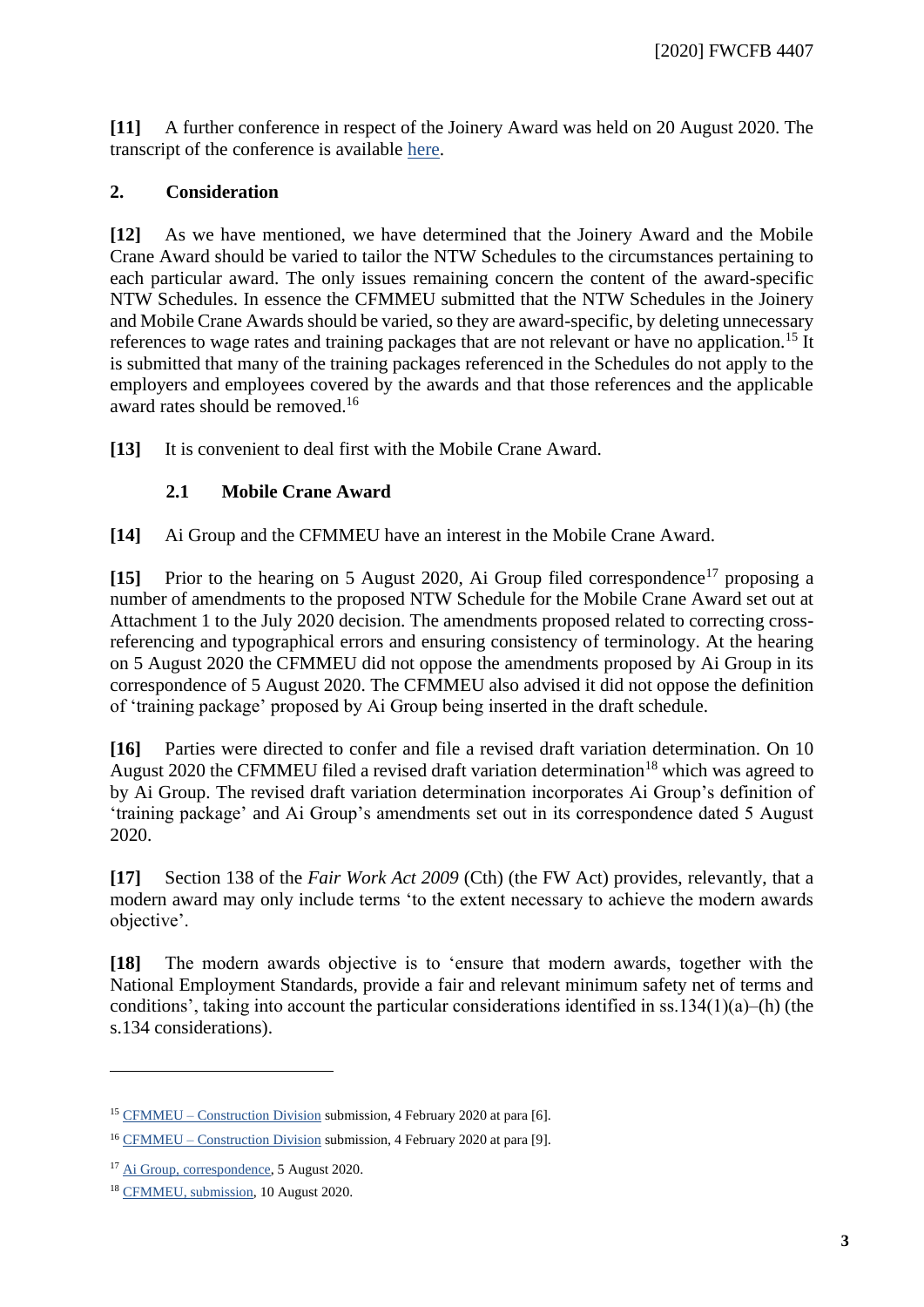**[19]** The modern awards objective is very broadly expressed.<sup>19</sup> It is a composite expression which requires that modern awards, together with the NES, provide 'a fair and relevant minimum safety net of terms and conditions', taking into account the matters in ss.134(1)(a)– (h).<sup>20</sup> Fairness in this context is to be assessed from the perspective of the employees and employers covered by the modern award in question.<sup>21</sup>

**[20]** We are satisfied that the variation proposed is necessary to ensure that the Mobile Crane Award achieves the modern awards objective. In reaching that conclusion we have had regard to the s.134 considerations. In particular we note that the variation proposed is consistent with the need to ensure that the modern award is 'simple [and] easy to understand'  $(s.134(1)(g))$ . The inclusion of only those training packages which are apposite to the work covered by the award is entirely consistent with the Commission's obligation to ensure that modern awards provide a 'fair and *relevant* minimum safety net of terms and conditions'.

**[21]** We will vary the Mobile Crane Award in the terms agreed by Ai Group and the CFMMEU.

## **2.2 Joinery Award**

- **[22]** The CFMMEU, HIA and MBA have an interest in the Joinery Award.
- **[23]** The CFMMEU submitted that only the following training packages are relevant:
	- Construction, Plumbing and Services (Wage Level A);
	- Manufacturing (Wage Level A);
	- Manufacturing and Engineering (Wage Level A);
	- Transport and Logistics (Wage Level B);
	- Furnishing (Wage Level B);
	- Forest and Wood/Forest Products (Wage Level B); and
	- Sustainability.<sup>22</sup>

**[24]** The MBA submitted that the union's award-specific NTW Schedule does not contain all the current training packages that are relevant to the joinery traineeship, and, further, that the union's proposed schedule removes any opportunity for 'future proofing' for the training needs of future apprentices.

**[25]** The MBA also submitted the names of some training packages have changed and that a 'catch all' provision be inserted, in the form of a reference to the Miscellaneous Award.

**[26]** The HIA supported the MBA's submissions.

<sup>19</sup> *Shop, Distributive and Allied Employees Association v National Retail Association (No 2)* (2012) 205 FCR 227 at [35].

<sup>20</sup> [\[2017\] FWCFB 1001](http://www.fwc.gov.au/decisionssigned/html/2017fwcfb1001.htm) at [128]; *Shop, Distributive and Allied Employees Association v The Australian Industry Group* (2017) 253 FCR 368 at [41]–[44].

<sup>21</sup> [2018] FWCFB 3500 at [21]–[24].

 $22$  CFMMEU – [Construction Division](https://www.fwc.gov.au/sites/awardsmodernfouryr/am201617-sub-cfmmeu-050220.pdf) submission, 4 February 2020 at para [12].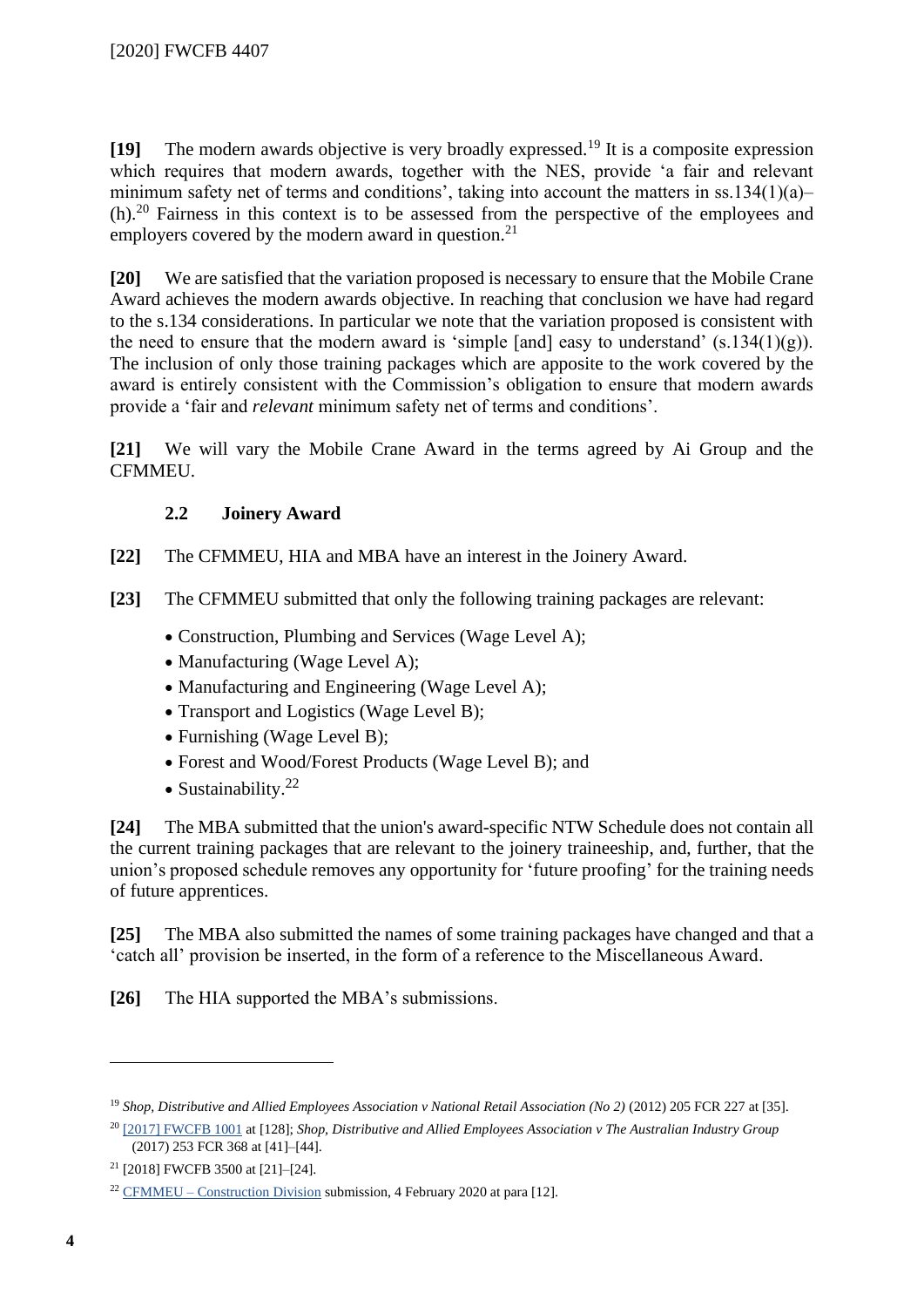**[27]** During the course of the hearing on 5 August 2020 the parties agreed to have discussions to see whether an agreement can be reached about the inclusion of the additional training packages proposed by the MBA and HIA.

[28] In correspondence<sup>23</sup> dated 17 August 2020 the CFMMEU advised that the parties had discussed the additional training packages proposed (on a 'without prejudice' basis) by the MBA and the HIA for inclusion in the CFMMEU's draft determination. The parties agreed to the following changes to the draft determination filed on 5 February 2020:

'Replace clauses D.6.1 and D.6.2 with the following:

#### **D.6.1 Wage Level A**

| <b>Training package</b><br><b>Construction, Plumbing and Services</b>                                           | <b>AQF</b> certification level<br>I, II, III |
|-----------------------------------------------------------------------------------------------------------------|----------------------------------------------|
| Manufacturing                                                                                                   | I, II, III                                   |
| Manufacturing and Engineering (technical)<br>Plastics, Rubber and Cablemaking<br><b>Transport and Logistics</b> | Н, Ш<br>Ш                                    |

(Note: the above training packages include any relevant replacement training package)

#### **D.6.2 Wage Level B**

| <b>Training package</b>          | <b>AQF</b> certification level |
|----------------------------------|--------------------------------|
| Forest and Wood Products         | I, II, III                     |
| Furnishing                       | I, II, III                     |
| Manufacturing and Engineering    | II, III                        |
| Plastics, Rubber and Cablemaking |                                |
| <b>Transport and Logistics</b>   | I, II                          |

(Note: the above training packages include any relevant replacement training package)'

**[29]** The MBA and HIA also proposed the inclusion of the Sustainability Training Package and the Certificate I from the Manufacturing and Engineering Training Package. The CFMMEU did not oppose the inclusion of these packages but submitted that if they were included then that decision should not be a precedent for the inclusion of these packages in other awards. We agree with the point advanced by the CFMMEU. Proposals to include these packages in other schedules will be determined on their merits having regard to the particular award context. The parties agreed that in the context of the Joinery Award these packages would be covered by wage level B under the default arrangement under the schedule (see clause D.4.4 of the CFMMEU's draft determination).

<sup>23</sup> CFMMEU – [correspondence,](https://www.fwc.gov.au/sites/awardsmodernfouryr/am201617-15-sub-cfmmeu-170820.pdf) 17 August 2020.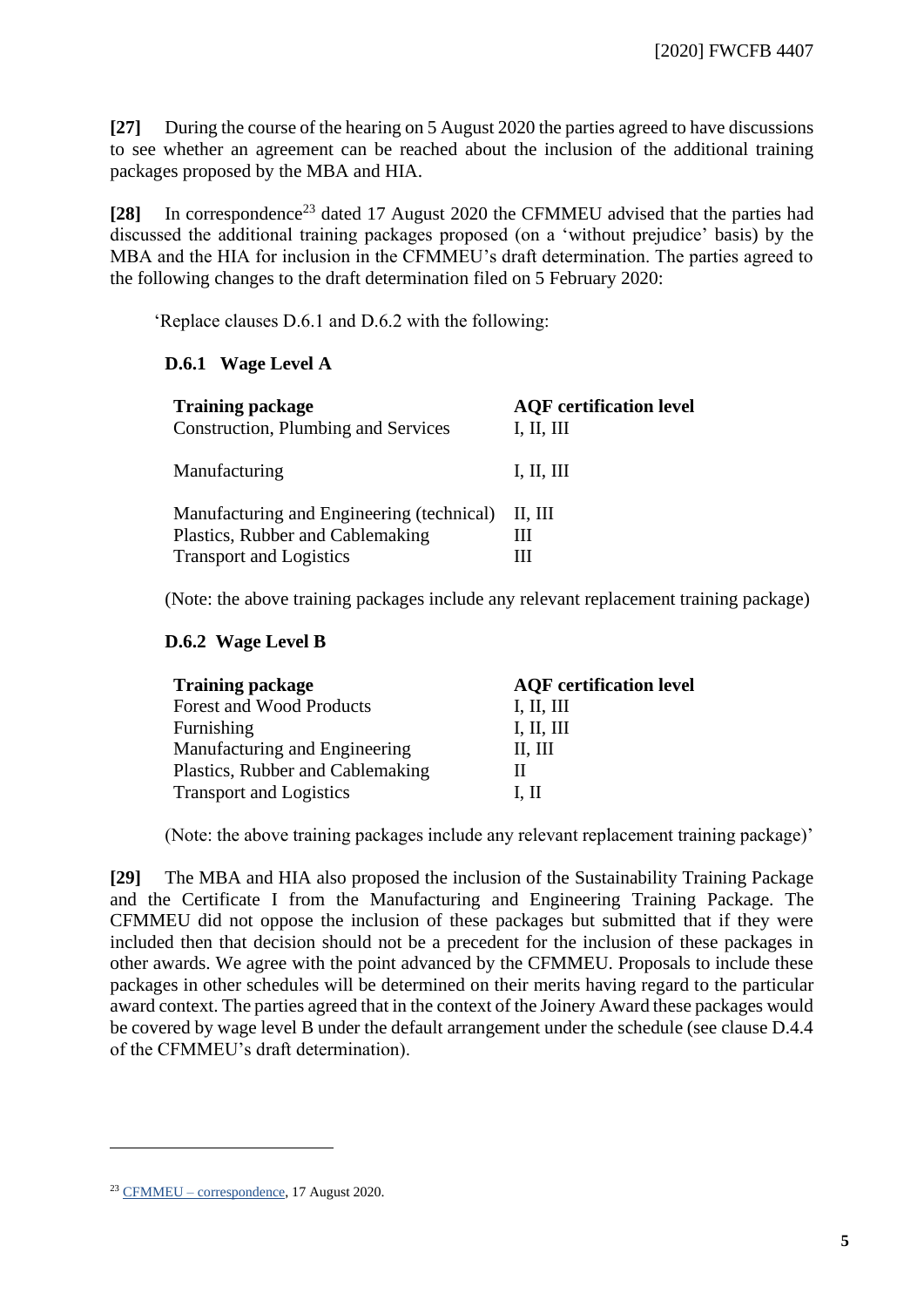**[30]** The MBA and HIA also suggested the inclusion of two additional training packages and qualifications, namely the Resources and Infrastructure Training Package and the Foundational Skills Training Package. The inclusion of these packages was opposed by the CFMMEU.

**[31]** In respect of the Resources and Infrastructure Industry Training Package the CFMMEU submits that, as its name implies, this training package covers the resources and infrastructure industries which include coal mining, mining, civil construction, and drilling for oil and gas. The units of competency are mainly written to accommodate the work in the resource and infrastructure industries. By way of example, example, the unit of competency - RIICOM201D - Communicate in the workplace in its application states "This unit describes a participant's skills and knowledge required to communicate in the workplace within the Resources and Infrastructure Industries".

**[32]** On the material presently before us we are not persuaded that it is necessary to include the Resources and Infrastructure Training Package in the NTW Schedule to the Joinery Award. In respect of the Foundational Skills Training Package, the CFMMEU did not have any 'in principle' objection to its inclusion but there was a dispute as to the applicable wage level. The CFMMEU contended that wage level B was appropriate whereas the MBA and HIA contended that wage level C was the relevant level.

**[33]** The Foundational Skills Training Package has not yet been included in any NTW Schedule and hence there has been no determination regarding the wage level applicable to this training package. There is insufficient material before us to determine the disputed wage level issue and in those circumstances we do not propose to include the package in the Joinery Award NTW Schedule at this time. Any party may make a subsequent application to vary the schedules and have the appropriate wage level determined. This course will afford any interested party an opportunity to advance a merit-based case in support of a particular wage level.

**[34]** The CFMMEU filed a revised draft determination on 20 August 2020 which incorporated the agreed changes set out at [28] above.

# **3. Conclusion and Next Steps**

**[35]** We reject the primary position advanced by the MBA and HIA, which in essence seeks the retention of the standardised NTW Schedule, in totality. It is apparent on face of the standard NTW Schedule (found in the Miscellaneous Award) that a number of training packages have no application, or potential application, to employees covered by the Joinery Award. Examples of such training packages include Aeroskills, Beauty, Floristry, Museum, Library and Library/Information Services and Music.

**[36]** Contrary to the submissions advanced by the MBA and HIA we are not persuaded to incorporate a 'catch all' provision referring to the Miscellaneous Award. Nor are we persuaded that the CFMMEU's proposed NTW Schedule removes an opportunity for 'future proofing' the schedule to meet any future needs of apprentices covered by the Joinery Award. There is no impediment to an interested party seeking to vary the NTW Schedule in response to changes in the training environment.

**[37]** We propose to vary the Joinery Award in accordance with the CFMMEU's revised draft determination, with two additions. The additions concern the inclusion of the Sustainability Training Package and the Certificate I from the Manufacturing and Engineering Training